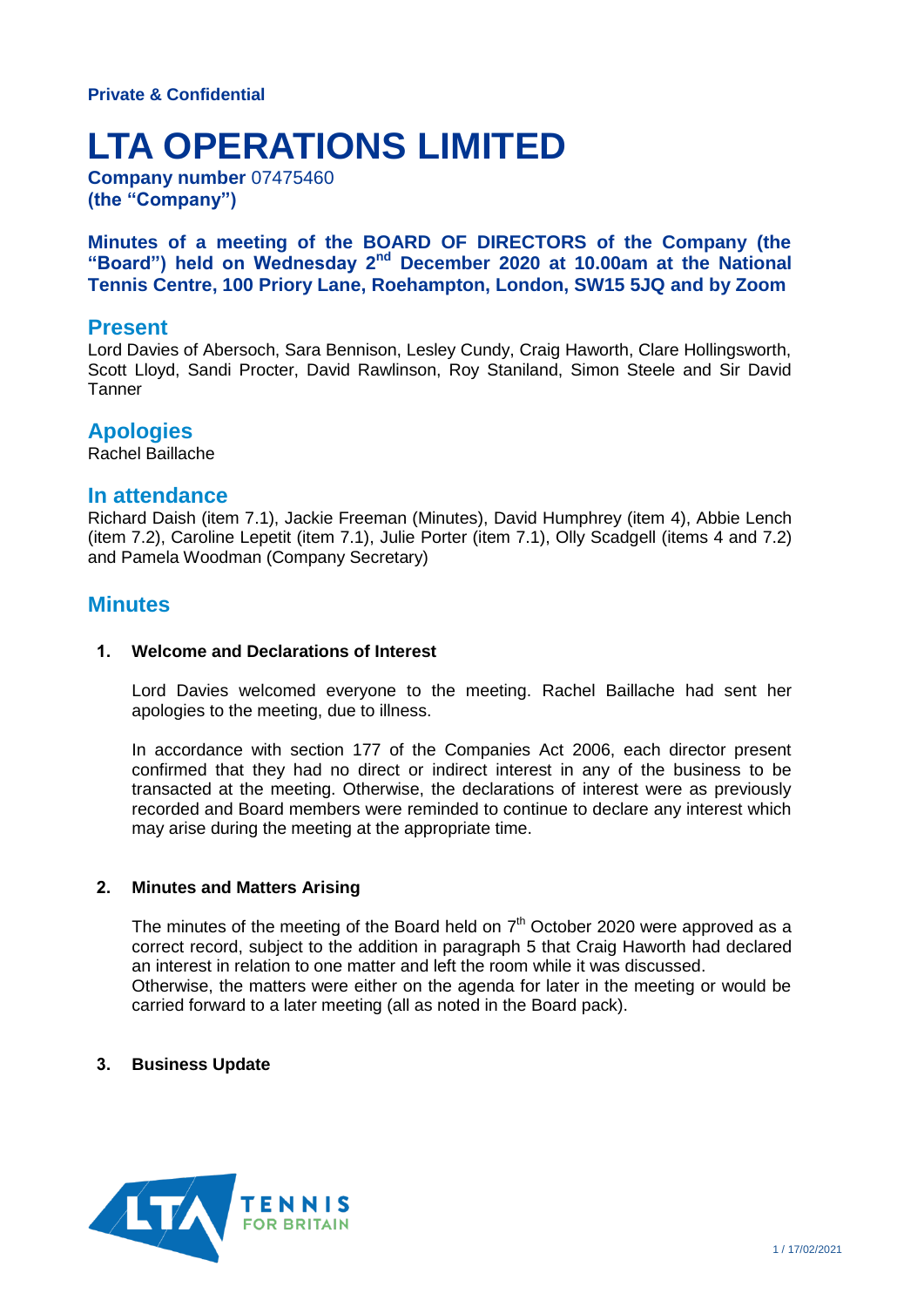Board members had received a comprehensive summary in the Board pack. This was taken as read and Scott Lloyd provided the following updates.

- **Weather the Court:** Scott Lloyd informed the Board that the winter player retention campaign, 'Weather the Court' would be going live later that day now that tennis can be resumed post lockdown.
- **Wimbledon Ticket Reform:** The team overseeing the project are currently compiling an update and reminder of the key messages which will be communicated to all counties.
- **LTA Youth:** Following on from the work with Girlguiding, Scott Lloyd noted that conversations had taken place with the Scouts and Beavers to introduce a similar programme**.**

Development of the new secondary school strand of the LTA Youth Schools is progressing and certain secondary schools have been identified to pilot two elements of the programme. Lesley Cundy asked whether this would include special needs schools and whether all regions are covered in the pilot. Scott Lloyd would check and revert back with this information**.**

## **3.1 2020 Dashboard**

The Dashboard, included in the Board pack, showed the changes that had been agreed for the second half of the year (2020). Scott Lloyd reported that since the Dashboard was completed, there had been further positive improvements to the visibility of the sport, number of fans on the database and the numbers taking part in LTA Youth coach training. Lord Davies, on behalf of the Board, thanked Scott Lloyd and his Executive team for the excellent work they had done to get the sport in such a good position. He also suggested that a thank you note should be sent from the Board to colleagues and the Council.

#### **3.2 2021 Draft Priority Activities**

A copy was included in the Board pack. In response to a question about whether Inclusion and Diversity should be a listed activity, Scott Lloyd explained that rather than being a stand-alone item, it would be incorporated across all projects. He also explained that Rachel Baillache was the Board representative on the Inclusion and Diversity working group which would be developing the I&D strategy.

Craig Haworth thought it would be interesting to see the results coming out of the Play Your Way campaign. Scott Lloyd replied that the LTA continues to track the outcomes and will include in his next Board report.

David Rawlinson reported that the GB team had won the Tennis Europe Wheelchair Tennis Award and Dahnon Ward was awarded the inaugural ITF junior player of the year award. There would be a presentation ceremony at the forthcoming Wheelchair event at the NTC in December.

## **4. Safeguarding report and Strategy**

[David Humphrey and Olly Scadgell joined the meeting]

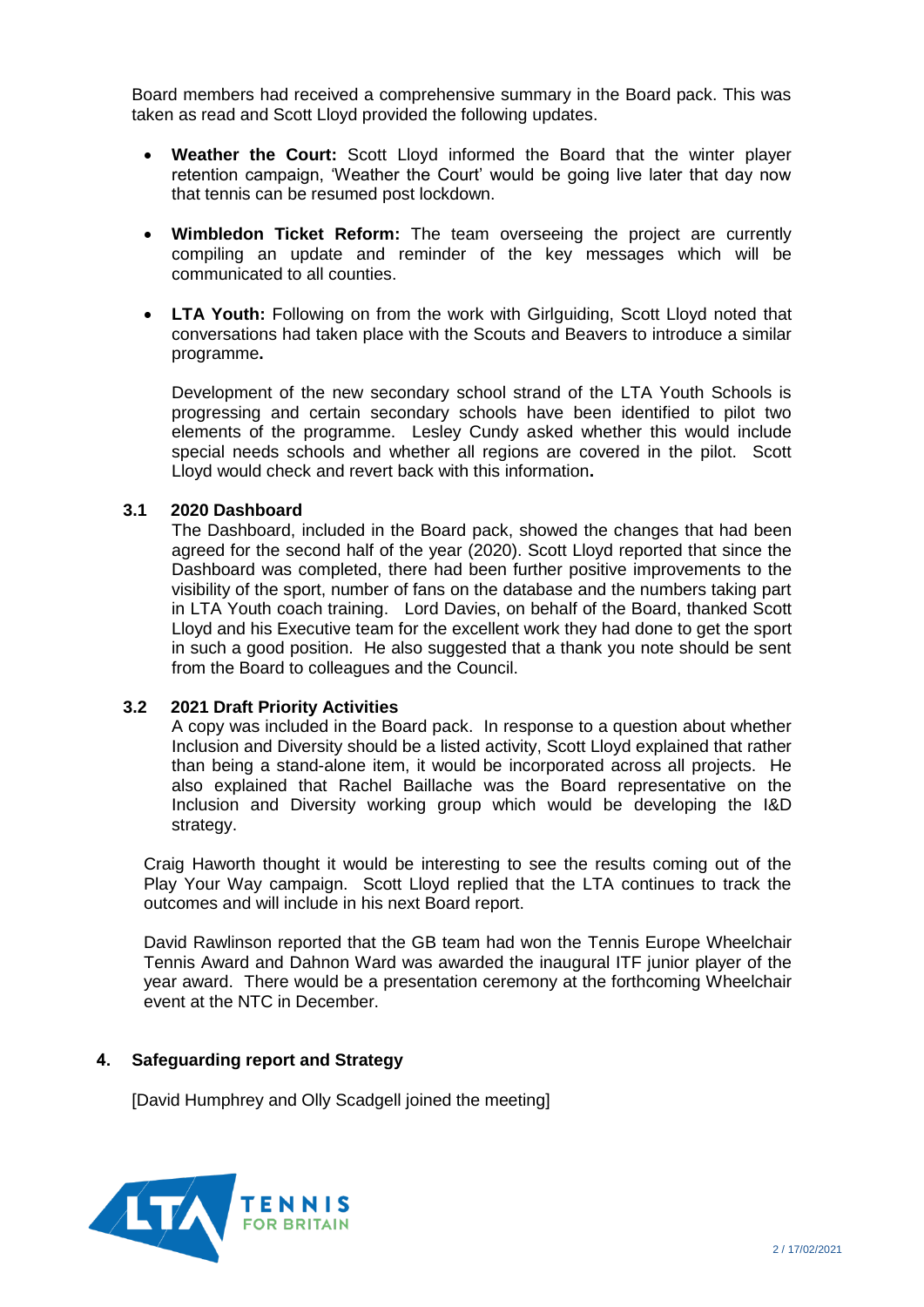The safeguarding report had been included in the Board pack.

David Humphrey gave a presentation on the six key pillars of the proposed Safeguarding Strategy for 2021-2023. A copy of the strategy was included in the Board pack. The Strategy will be launched in January 2021 and the Board were invited to feed in any comments. David Humphrey also thanked Sir David Tanner for his contribution.

Sandi Procter asked if any LTA Youth Welfare Officers could be linked into wider LTA youth projects. David Humphrey would take the comments on board as the precise role has not yet been fully scoped out.

Lord Davies thanked David Humphrey for the presentation.

[Olly Scadgell and David Humphrey left the meeting]

## **5. Finance report**

Simon Steele provided a finance report which was included in the Board pack. He highlighted the following:

**Overdraft Facility:** The proposed overdraft and related documentation had been circulated (and produced) to the Board by e-mail on 19th November 2020 and approved by all directors.

**Reserves Policy:** This was reviewed and discussed at the recent Audit Committee meeting. There will be a further review of the policy in Q4 2021 when the forecast for future years is likely to be clearer.

**Risk Register:** A summarised version of the Risk Register was included in the Board paper which reflected the impact of Covid-19. The Audit Committee had discussed the need for the overall risk appetite of the business to be identified and agreed. This would subsequently be discussed with the Board. Sara Bennison felt this could also be an opportunity to discuss and better understand the controls around the risks.

## **6. Budget**

Simon Steele presented the 2021 budget.

Scott Lloyd said that the LTA has taken hard decisions to pare the cost base back whilst being mindful of the ambition to maintain progress and momentum against the 5 Year Plan. Clare Hollingsworth queried whether or not the reserves would be replaced and if there would be an effect on the facilities investment strategy. Scott Lloyd replied that he is hoping that, by being dynamic and agile, the LTA comes out as lean as possible and will therefore be in a better position to make decisions on whether to build up the reserves or move forward with other strategic priorities.

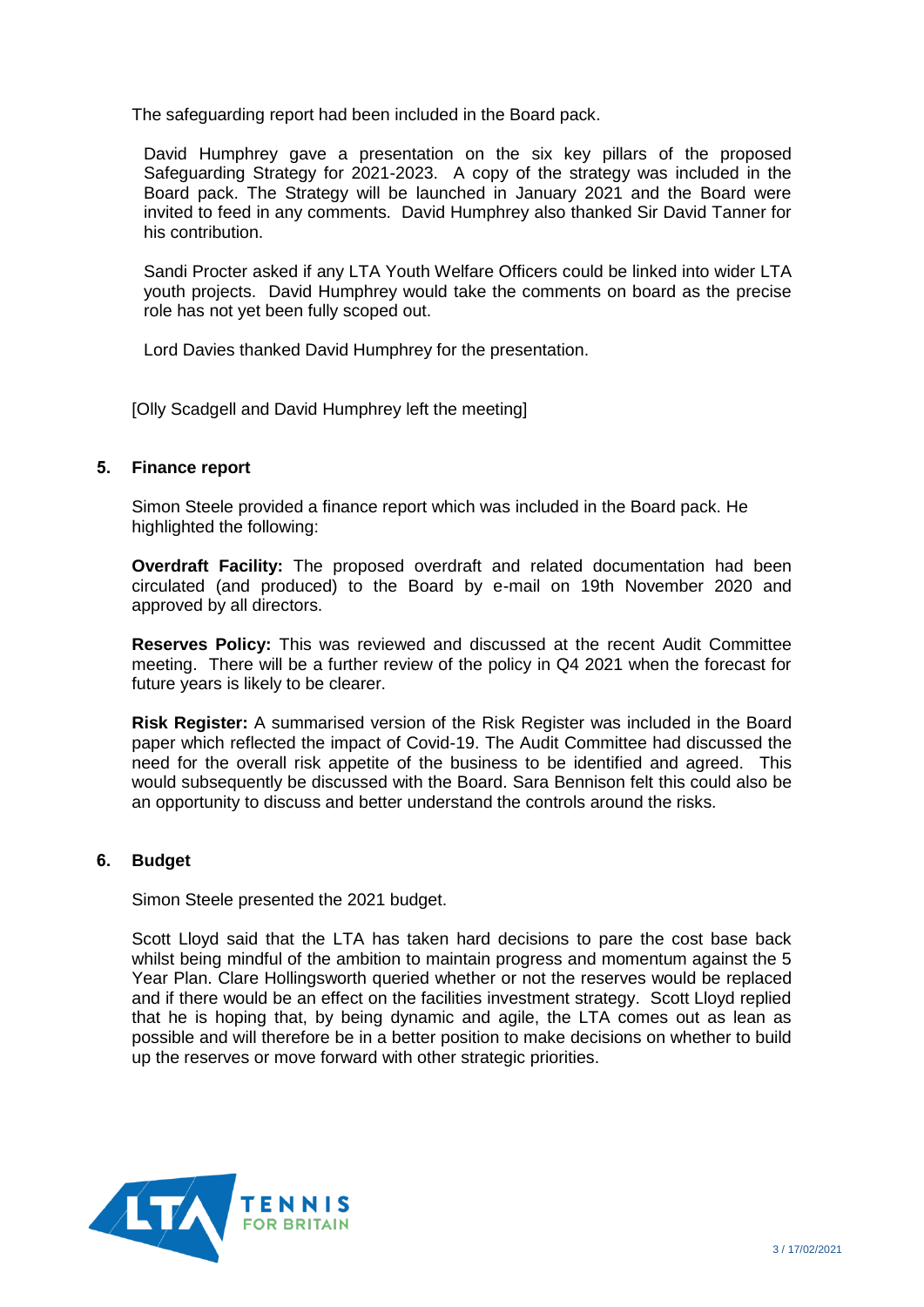Sara Bennison asked if it would be possible to look at a 2 year budget, rather than a year. Simon Steele replied that this might be possible once there is more certainty. The 5 year plan will be revisited in Q3 next year.

# **7. Key Business areas**

[Julie Porter, Caroline Lepetit and Richard Daish joined the meeting]

# **7.1 Fan Engagement Strategy**

Caroline Lepetit gave the Board a presentation on the Fan Engagement Strategy which included an update on the Single Customer View. She announced that the new Membership scheme would be called Advantage and that there were now 761,616 fans and players on the database. She said that use of a QR code would be piloted next year and it would be part of a wider consideration of a reward and recognition scheme. Sandi Procter asked whether children could be targeted in order to drive them not just towards playing opportunities but other opportunities, such as coaching. Caroline Lepetit replied that this could be done once they had worked out the detail of household accounts. The LTA would be developing a communications plan to accompany the launch of Advantage.

Lord Davies thanked Caroline Lepetit for her presentation.

[Julie Porter, Caroline Lepetit and Richard Daish left the meeting]

# **7.2 County Governance Reform**

[Oliver Scadgell and Abbie Lench joined the meeting]

Abbie Lench gave a presentation on the scope of the County Governance Reform project. Lord Davies said that it is part of an overall package of reviews and that they should not be seen as a tick box exercise. Abbie Lench said that the project will be a Tennis Development Committee ("TDC") workstream next year and the composition of the workstream is currently being considered. Olly Scadgell suggested that the project will have interdependency with the review of the governance documentation.

[Abbie Lench and Olly Scadgell left the meeting]

#### **8. Verbal Updates from Committees** These were noted.

## **9. Reports for Noting**

#### **9.1 Business update**

Scott Lloyd had provided further updates under item 3 of the agenda.

## **9.2 Health & Safety report**

The Health & Safety report was noted.

## **9.3 TDC update**

Roy Staniland's report was noted.

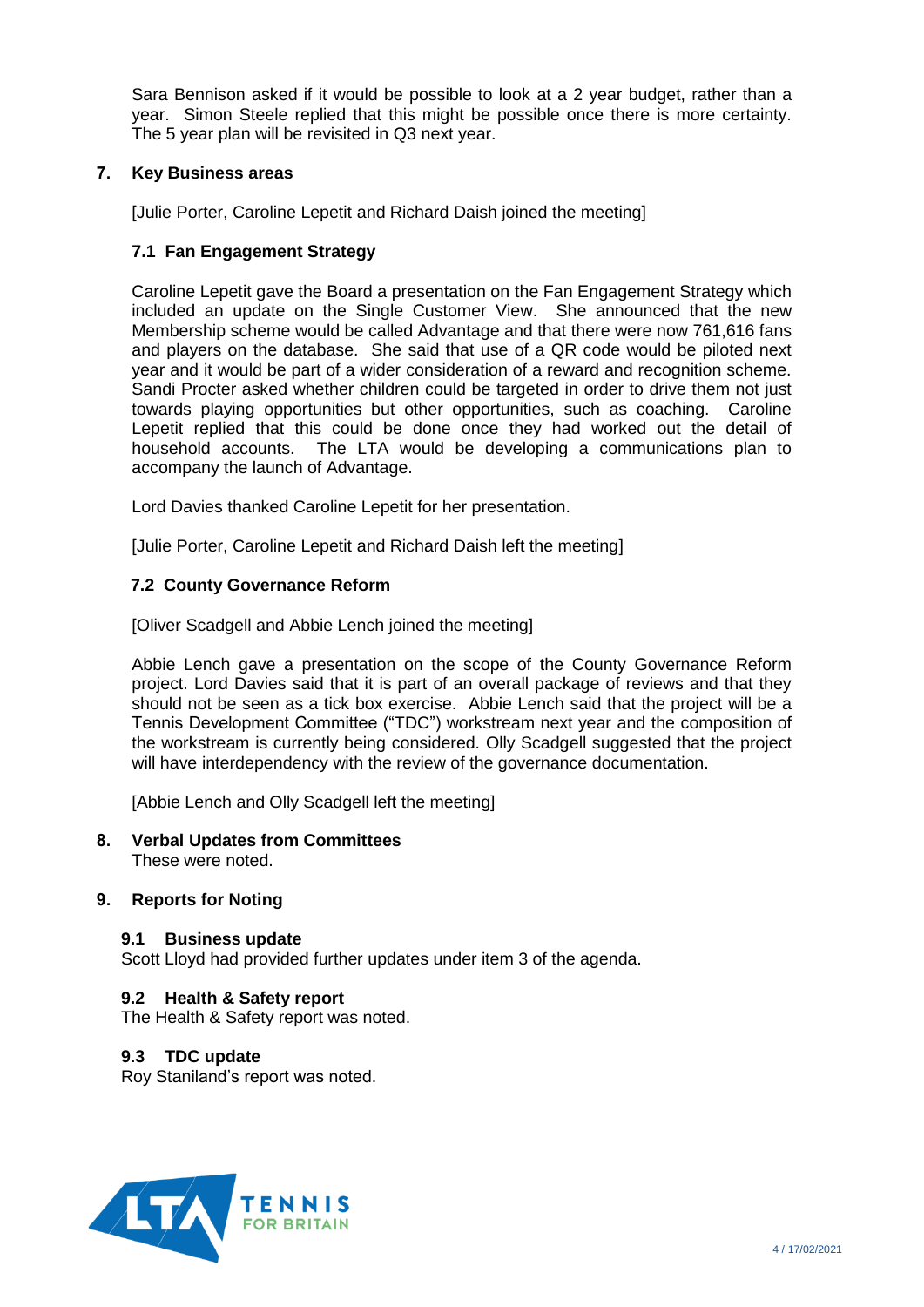## **9.4 Inclusion & Diversity update**

Vicky Williams had provided a paper in the Board pack which included an update on the Inclusion & Diversity 6-point action plan. The Inclusion & Diversity strategy will be presented to the Board meeting in February 2021.

## **10. Corporate Governance – delegation of authority to sign contracts etc**

The paper included in the Board pack was taken as read. The Board delegated authority to sign contracts and other legally binding arrangements on behalf of the Company as set out in the appendix to the Board paper.

# **11. AOB**

Lord Davies thanked the Executive for the hard work carried out in challenging times.

There being no further business, the meeting closed at 2.30pm.

Signed………………………. Dated……………………

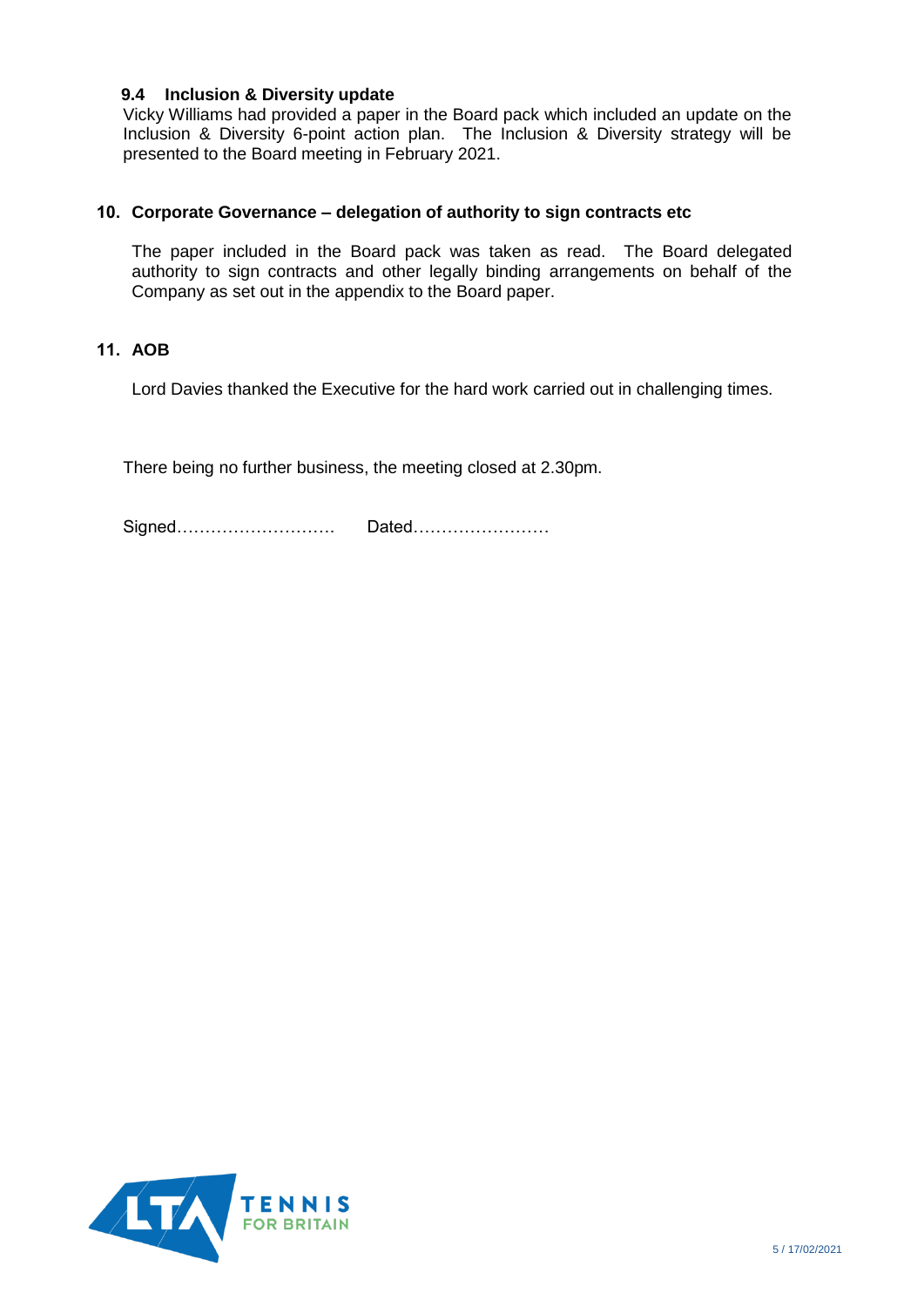# **LAWN TENNIS ASSOCIATION LIMITED**

**Company number 07459469 (the "Company")**

**Minutes of a meeting of the BOARD OF DIRECTORS of the Company (the "Board") held on Wednesday 2nd December 2020 at 10.00am at the National Tennis Centre, 100 Priory Lane, Roehampton, London, SW15 5JQ and by Zoom**

# **Present**

Lord Davies of Abersoch, Sara Bennison, Lesley Cundy, Craig Haworth, Clare Hollingsworth, Scott Lloyd, Sandi Procter, David Rawlinson, Roy Staniland, Simon Steele and Sir David Tanner

# **Apologies**

Rachel Baillache

# **In attendance**

Jackie Freeman (Minutes) and Pamela Woodman (Company Secretary)

# **Minutes**

## **1. Welcome and Declarations of Interest**

Lord Davies welcomed everyone to the meeting. Rachel Baillache had sent her apologies to the meeting, due to illness.

In accordance with section 177 of the Companies Act 2006, each director present confirmed that they had no direct or indirect interest in any of the business to be transacted at the meeting. Otherwise, the declarations of interest were as previously recorded and Board members were reminded to continue to declare any interest which may arise during the meeting at the appropriate time.

## **2. Minutes and Matters Arising**

The minutes of the meeting of the Board held on 7th October 2020 were approved as a correct record, subject to the addition in paragraph 6.2 that Craig Haworth also declared an interest.

Otherwise, the matters arising were either on the agenda for later in the meeting or would be carried forward to a later meeting (all as noted in the Board pack).

## **3. CEO Executive Summary**

Board members had received a comprehensive summary in the Board pack. This was taken as read and Scott Lloyd supplemented his summary with a verbal update on a variety of operational and other matters. A copy of the 2020 Dashboard was also included.

## **4. Finance (including approvals)**

Board members had received a report from Simon Steele in the Board pack which was taken as read.

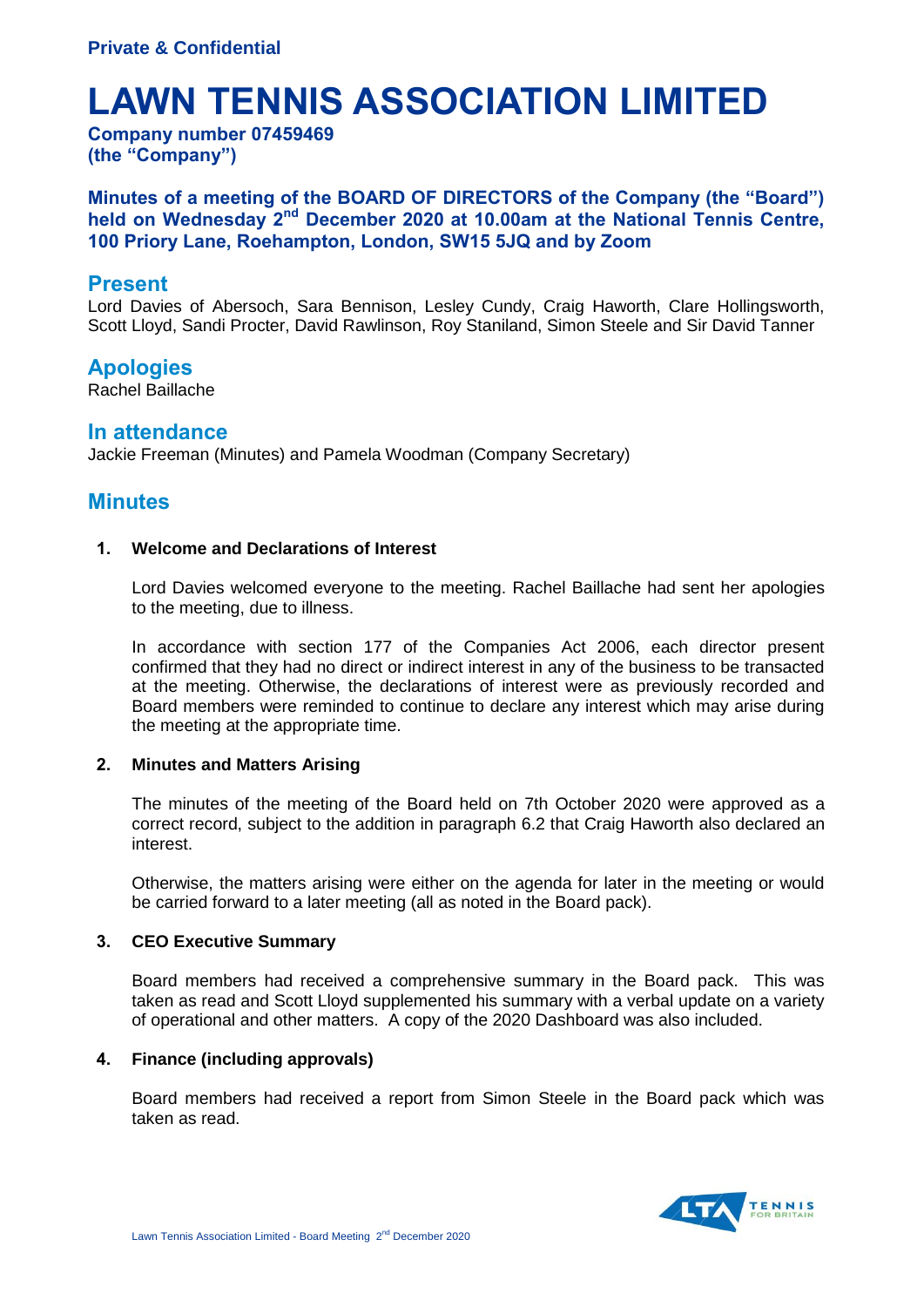## **4.1 Overdraft**

The proposed overdraft and related documentation had been circulated (and produced) to the Board by e-mail on 19 November 2020 and approved by all directors. **2020 Budget**

Simon Steele had included a paper in the Board pack. After discussion, the Board approved the direction of travel.

[David Rawlinson left the meeting]

## **5. Update on ITF governance**

Scott Lloyd reported that he and David Rawlinson had met David Haggerty and Kelly Fairweather, as part of an annual review.

## **6. Board Effectiveness Review**

Lord Davies confirmed that Lintstock had been appointed to carry out the Board Effectiveness Review. As part of this, he noted that they will ask all Board members to complete a questionnaire and will carry out interviews with each Board member.

[David Rawlinson rejoined the meeting]

## **7. Corporate Governance**

### **7.1 Governing documentation review**

The paper included in the Board pack was taken as read. The Board approved the appointment of a steering group to undertake a substantive review of the Company's governing documentation (namely its articles of association, rules and standing orders), such steering group comprising David Rawlinson, Rachel Baillache, Clare Hollingsworth and Pamela Woodman, with a standing invitation to Scott Lloyd and Simon Steele to attend and participate in discussions if and when they consider appropriate. The Board also delegated authority to the directors on the steering group to take any decisions required on a day to day basis and to make a recommendation to the Board for approval at the appropriate time.

## **7.2 Matters for approval**

## **a. LTA Disciplinary Code: interim amendments (including new anti-doping provisions)**

The paper included in the Board pack was taken as read. The Board (i) approved the amendments to the LTA Disciplinary Code set out in Appendix 1 to the paper with immediate effect and (ii) approved the deletion of the existing 'Anti-Doping Programme' from the LTA Disciplinary Code and its replacement with the 'Andi-Doping Programme' set out in Appendix 2 to the paper with effect from 1 January 2021, subject to any amendments as may be approved by Sir David Tanner in order to update the relevant LTA provisions to reflect the final drafting of any relevant ITF provision. The Board delegated authority to Sir David Tanner to approve any such amendments.

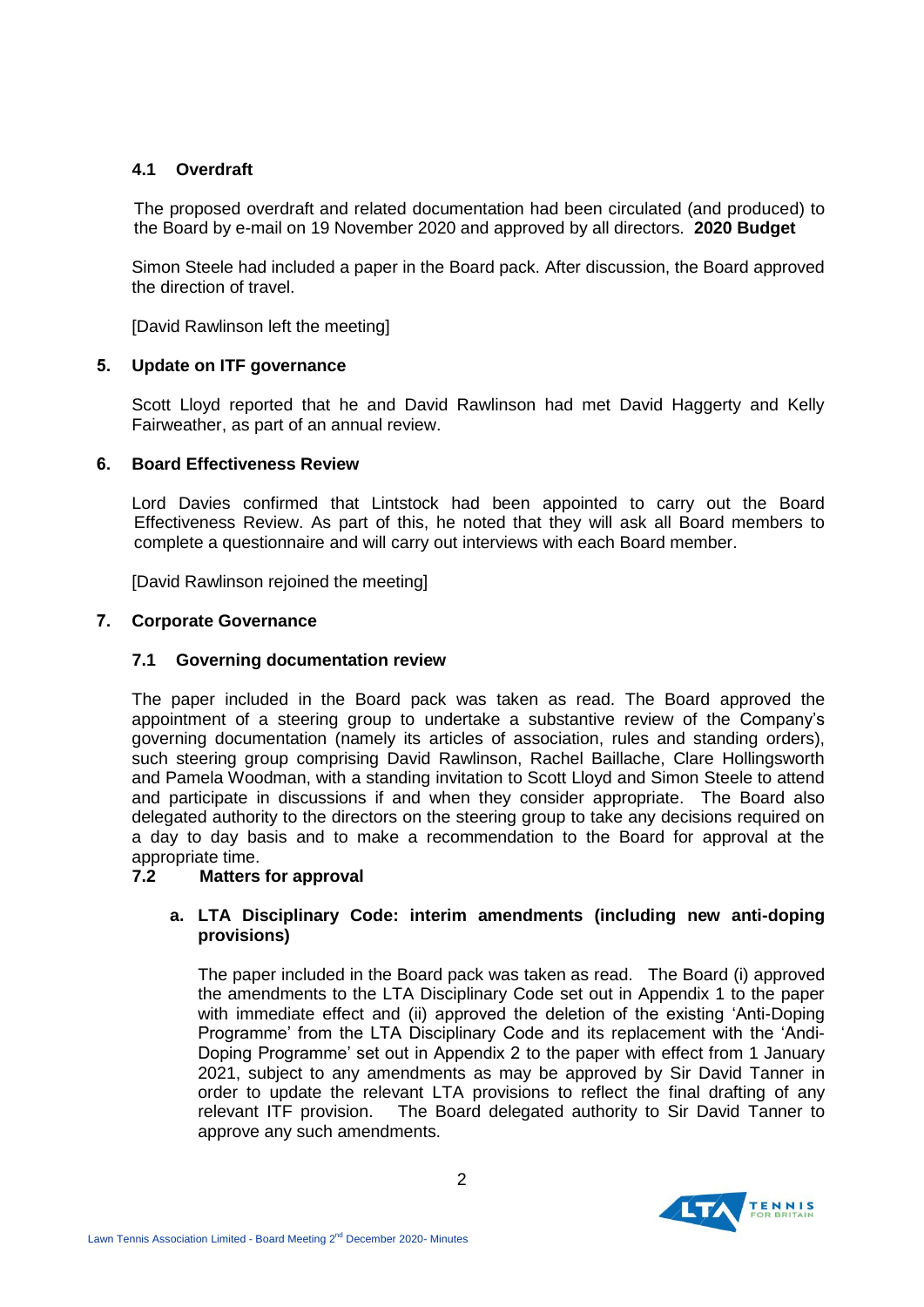# **b. Modern Slavery Policy and Statement**

The paper included in the Board pack was taken as read. The Board approved the Modern Slavery and Human Trafficking Statement ("MS&HT Statement") set out in Annex A to the paper and the Modern Slavery and Human Trafficking Policy set out in Annex B to the paper, and delegated authority to any one director to sign the MS&HT Statement before publication on the LTA website.

# **c. LTA Competition Regulations**

The paper included in the Board pack was taken as read. The Board approved the amendments to the LTA Competition Regulations as set out in the paper, subject to the outcome of a query raised by Craig Haworth.

*[Post-meeting note: The query was resolved such that no further amendment was required to the LTA Competition Regulations.]*

# **d. LTA Privacy Policy and LTA Cookies Policy**

The paper included in the Board pack was taken as read. The Board: (i) approved the updated LTA privacy policy as set out in Appendix 1 to the Board paper with effect from 1 January 2021; (ii) approved the interim LTA cookies policy as set out in Appendix 2 to the Board paper with effect from 1 January 2021 (subject to point (iii)), and (iii) delegated authority jointly to the Head of Legal and the Head of Technology to approve the updates to the LTA cookies policy as are required from time to time.

## **e. Delegation of authority to sign contracts**

The paper included in the Board pack was taken as read. The Board delegated authority to sign contracts and other legally binding arrangements on behalf of the Company as set out in the appendix to the Board paper.

## **7.3 Recommendations from Council Nominations Committee**

The Board confirmed the appointment of the new Councillors for Gloucestershire, Hertfordshire, Norfolk and ABTO for 2021 and noted the full list of Councillors for 2021 as per the paper included in the Board pack.

The Board approved the reappointment of Funke Awoderu as a co-opted member of the Tennis Development Committee for 2021.

The Board approved the International Representation for 2021 as listed in the paper included in the pack.

## **7.4 Update on recruitment of Board Nominated Councillors**

Scott Lloyd reported that approximately 150 applications had been received for up to 7 Board Nominated Councillor positions. These are currently been reviewed and it is expected that interviews will take place by the end of the year.